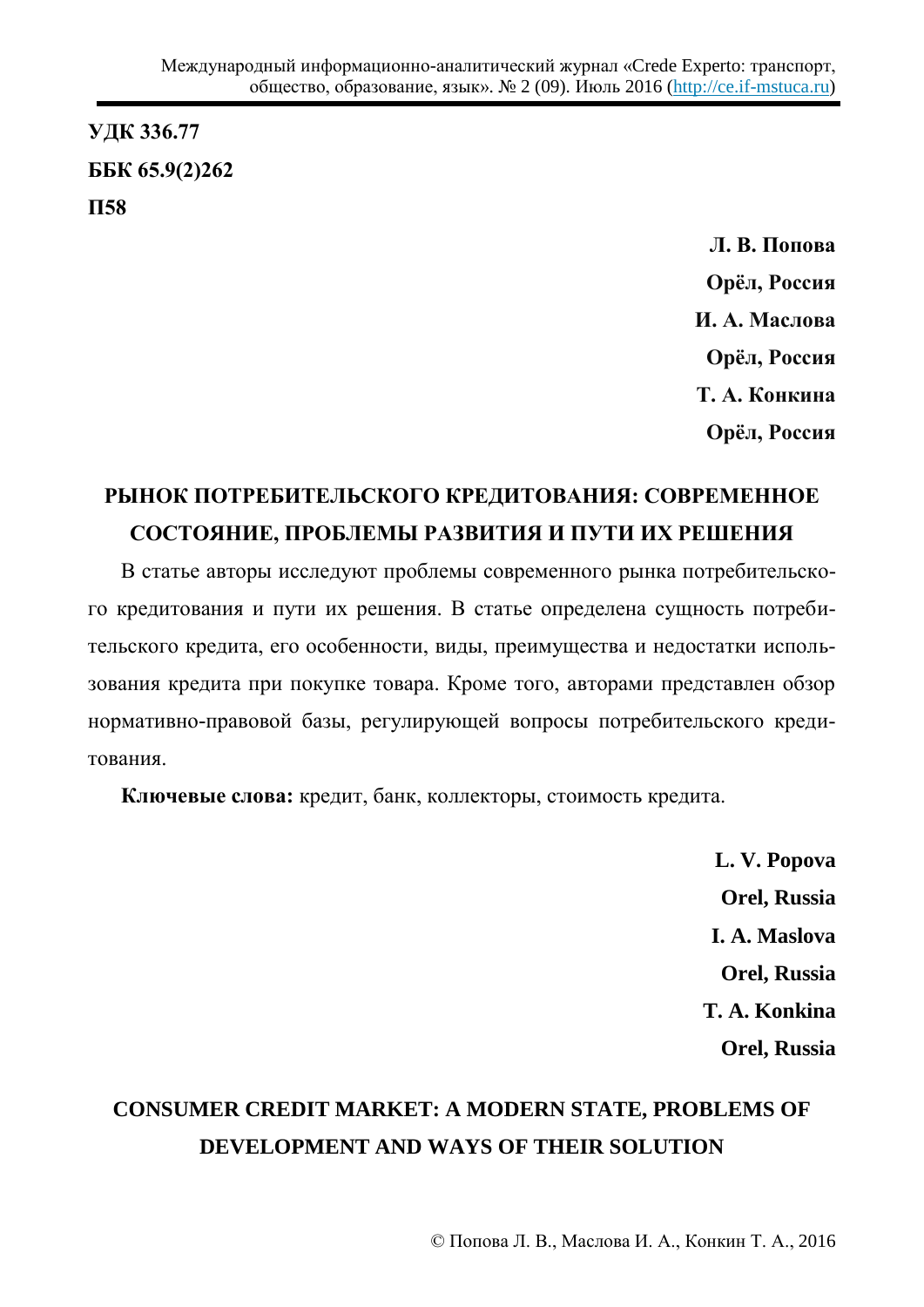The article deals with the problems of the modern consumer credit market and ways to solve them. It defines the essence of consumer loan, its characteristics, types, advantages and disadvantages of using credit when buying goods. It gives an overview of the standard and legal base regulating the questions of consumer crediting.

**Keywords:** loan, bank, collectors, cost of credit.

Потребительский кредит – кредит, предоставляемый непосредственно гражданам (домашним хозяйствам) для приобретения предметов потребления. Такой кредит предоставляется не только для покупки товаров длительного пользования (квартиры, мебели, автомобилей и т. п.), но и для прочих покупок (мобильных телефонов, бытовой техники, продуктов питания). Он выступает или в форме продажи товаров с отсрочкой платежа, или в форме предоставления банковской ссуды на потребительские цели, в том числе через кредитные карты. При этом взимается довольно высокий процент [Потребительский кредит // [Электронный ресурс]. URL: [http://ru.wikipedia.org/?oldid=77056018\]](http://ru.wikipedia.org/?oldid=77056018).

Как правило, потребительскому кредиту сопутствуют дополнительные комиссии и сборы, которые увеличивают реальную стоимость кредита и формируют так называемую скрытую процентную ставку. Поэтому выбор кредита в том или другом банке, исходя из объявленной процентной ставки по кредиту, может быть не всегда наилучшим. В этом случае следует руководствоваться расчетом полной стоимости кредита (эффективной процентной ставки). В соответствии с законом ЦБ с 2007 г. все банки в РФ должны раскрывать эффективные ставки по кредитам, т. е. банки должны раскрывать полную стоимость своих кредитов с учетом всех дополнительных платежей и комиссий, что защищает интересы заемщиков. Перед тем, как заключить договор, клиент имеет полную информацию обо всех платежах по кредитному договору, о размерах комиссий и сроках уплаты, что позволяет рассчитать свои финансовые возможности для грамотного приобретения товара в кредит.

Часто конкретные условия кредитного договора зависят не только от самого банка, но и от связки банк-продавец. Как правило, долгосрочные отношения с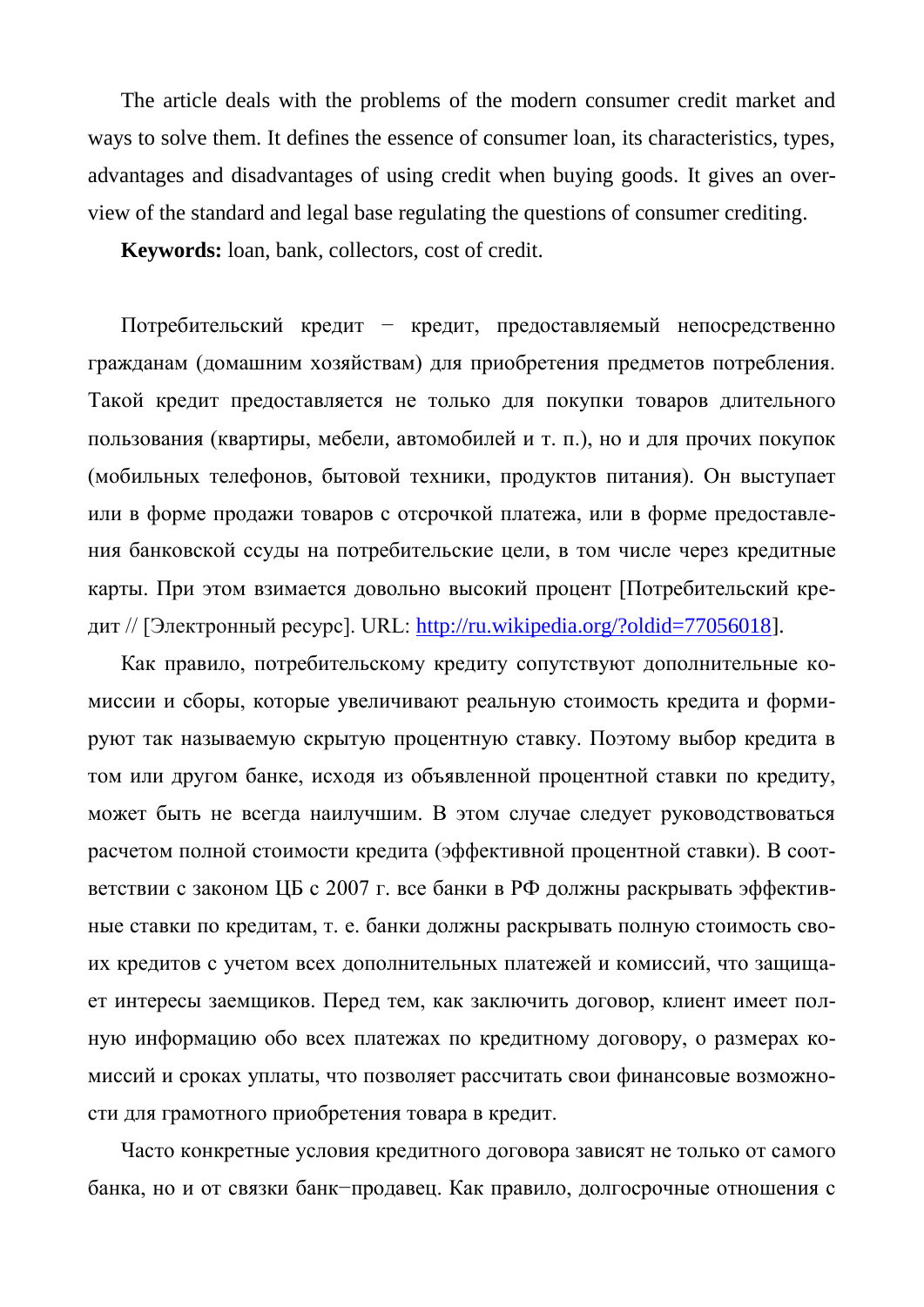банками-партнерами позволяют реселлерам оказывать влияние на формирование кредитных предложений и краткосрочных акций, реализуемых в торговых сетях [Кривда, 2015, с. 32].

К категории потребительских кредитов относятся также рассрочки. В этом случае часть процентного долга погашается за счет скидки, предоставляемой торговой компанией.

В последнее время наблюдается тенденция ослабления требований, предъявляемых к нуждающемуся в кредите клиенту. Так, в некоторых Интернетмагазинах появляются предложения online-кредита.

В настоящее время существуют следующие виды потребительских кредитов, представленные на *рис. 1*.



Рис. 1. Классификация видов потребительских кредитов

Приобретение товаров в кредит имеет свои преимущества и недостатки.

Преимущества приобретения товаров в кредит:

- предотвращение возможности увеличения цены на товар в будущем;

- предотвращение возможности исчезновения товара с рынка;

- позволяет приобрести на месте товар нужной модификации, при условии, что он есть в наличии;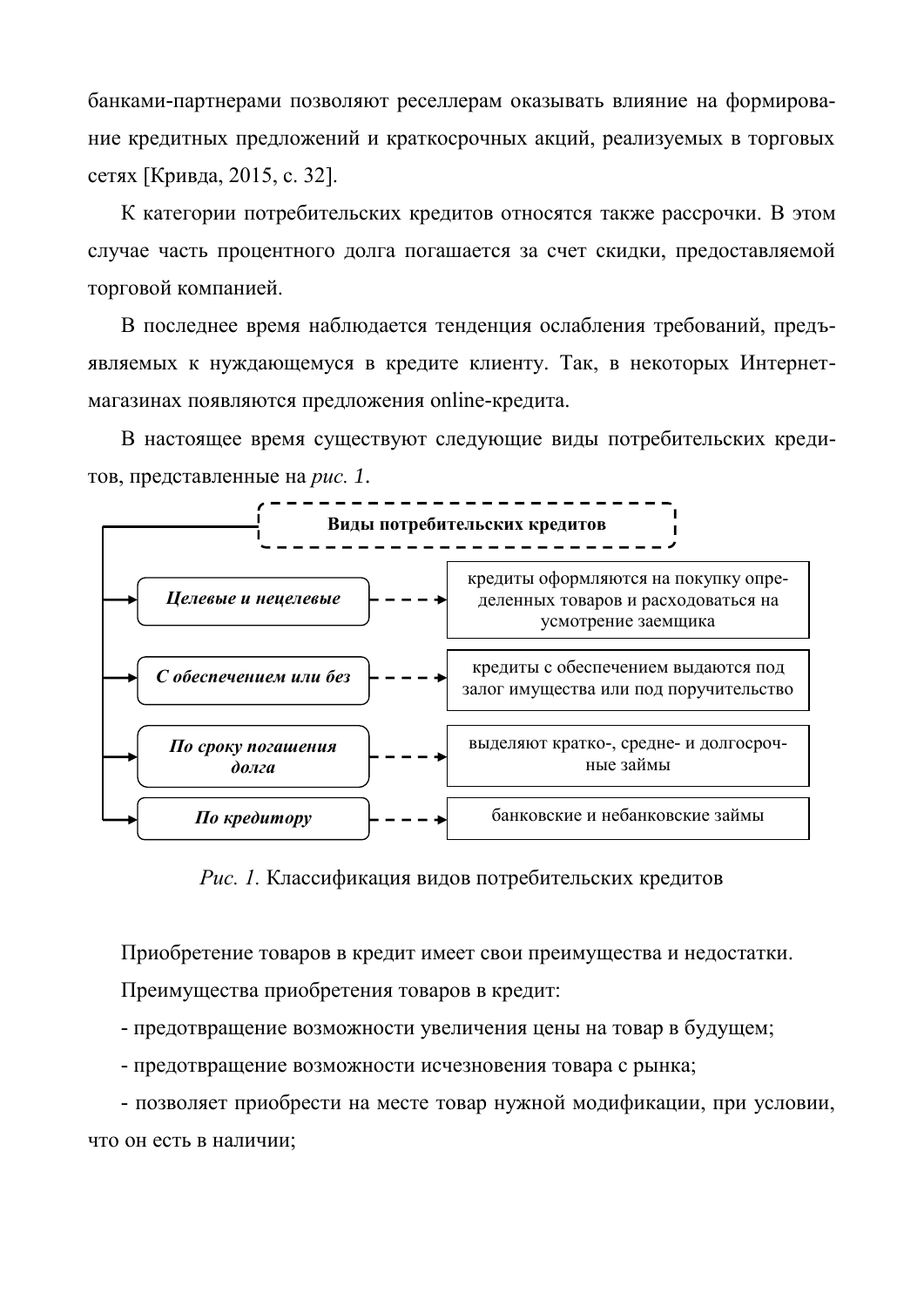- позволяет приобрести вещь в момент ее наивысшей актуальности для покупателей;

- позволяет оплачивать товар несущественными платежами на протяжении нескольких месяцев.

Недостатки приобретения товаров в кредит:

- процент по кредиту значительно увеличивает стоимость товара;

- истечение периода первоначального удовольствия от покупки в то время, как платежи по кредиту необходимо платить еще много месяцев (недостаток с психологической точки зрения);

- велик риск заплатить кредитному учреждению гораздо большую сумму за пользование кредитом, чем кажется на первый взгляд (в России часто банки маскируют реальную процентную ставку) [Маслов, 2013, с. 115].

ЦБ ежеквартально рассчитывает и публикует значение полной стоимости кредита по разным категориям займов. При этом в соответствии с ч. 10 ст. 6 Федерального закона «О потребительском кредите (займе)»: «среднерыночное значение ПСК рассчитывается как средневзвешенное значение не менее чем по ста крупнейшим кредиторам по соответствующей категории потребительского кредита (займа) либо не менее чем по одной трети общего количества кредиторов, предоставляющих соответствующую категорию потребительского кредита (займа)» [Федеральный закон от 21.12.2013 г. № 353-ФЗ (ред. от 21.07.2014 г.) «О потребительском кредите (займе)» // [Электронный ресурс]. URL: [http://www.consultant.ru/document/cons\\_doc\\_LAW\\_155986/\]](http://www.consultant.ru/document/cons_doc_LAW_155986/).

В письме Национального совета финансового рынка говорится о том, что применение действующей модели расчета полной стоимости кредита в условиях «массовой чистки» банковского рынка, а также неоправданно частый пересмотр средневзвешенной ставки (раз в квартал) дестимулируют частные банки заниматься потребительским кредитованием. Так в 2015 году лицензий лишились 93 банка, а с начала 2016 года – 9 банков. С учетом доминирующей доли государственных банков на рынке розничного кредитования (от 45% до 70% по кредитам разных категорий) среднерыночная полная стоимость кредита посто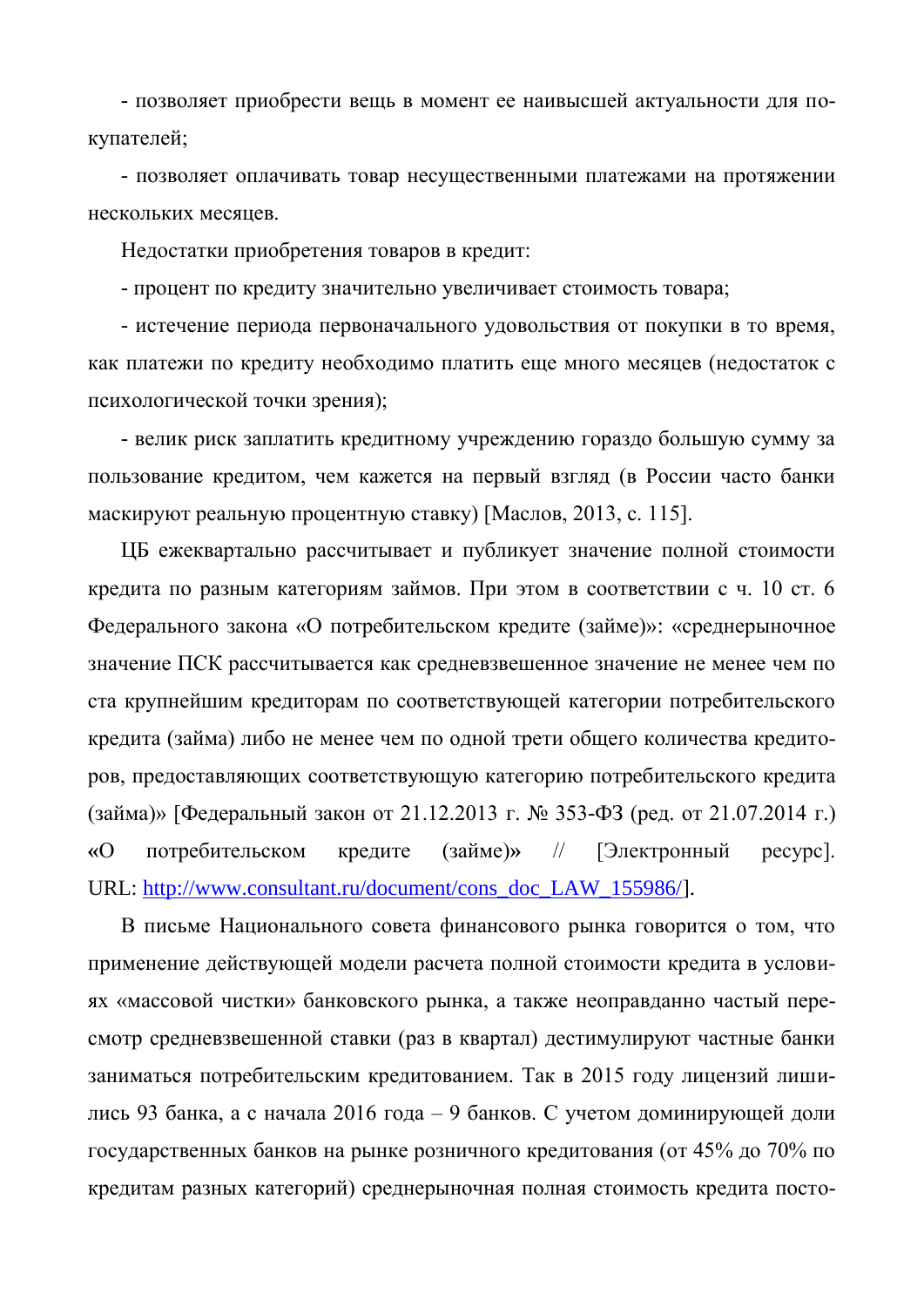янно снижается. За последние три квартала полная стоимость по потребительским кредитам на год (в зависимости от суммы займа) снизилась на 4,9 – 9 п. п. Кроме того, последние 2 года наблюдается постоянное ужесточение требований к банкам (по капиталу, расчету нормативов), что приводит к росту их издержек. Результатом является снижение финансовой устойчивости отдельных банков и всей российской банковской системы. Между тем, меры ЦБ по сдерживанию кредитования уже достигли цели: за прошлый год объем розничных кредитов, выданных российскими банками, снизился в полтора раза – с 7,8 до 5,2 трлн рублей.

Резкое повышение ключевой ставки, ослабление курса рубля и общая нестабильность в экономике привели к снижению объемов кредитования. В 1 квартале отмечалось более чем двукратное снижение количества и объемов выдач. Однако последовательная политика ЦБ по снижению ключевой ставки, а также запуск ряда госпрограмм по поддержке кредитования позволили немного оживить рынок. В 2014-2015 гг. и в банковском, и в микрофинансовом секторе наблюдается восходящий тренд просроченной задолженности. Количество просроченных розничных кредитов в России в 2015 г. выросло на 30%. Рост процента задолженностей объясняется реализацией рисков, которые банки набирали в 2012−2014 гг. за счет активной раздачи кредитов. Но, не смотря на это, потребность в заемных средствах среди населения по-прежнему остается на высоком уровне.

Для реализации наметившихся проблем в банковском секторе коллекторы предложили ввести саморегулируемую организацию. Самым востребованным из них в настоящее время является привлечение к взаимодействию с должником коллекторских агентств, которые сейчас переживают крайне трудные времена. В этой сфере давно необходимы соответствующие кардинальные изменения. Одну из возможных инициатив уже предложила «Национальная ассоциация профессиональных коллекторских агентств» (НАПКА).

Президент некоммерческой организации НАПКА А. Саватюгин считает, что коллекторам необходимо обязательное участие в саморегулируемых организа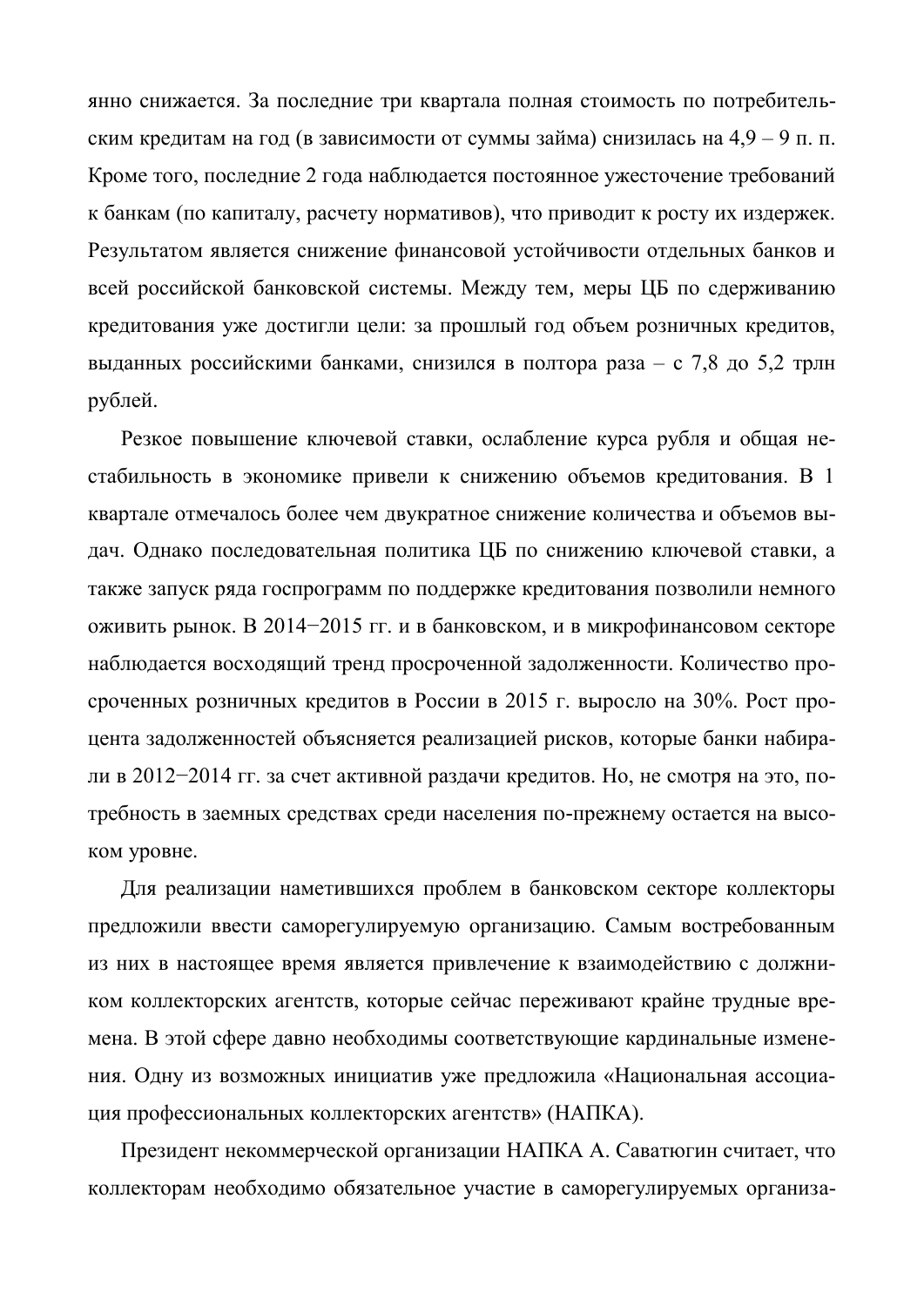циях. В соответствии с законом о саморегулировании на финансовом рынке, должно быть введено членство в саморегулируемые организации для коллекторов так же, как у страховщиков, у пенсионных фондов, у участников рынка ценных бумаг. По его словам, представители этого профессионального сообщества поддерживают законопроект Минэкономразвития, предусматривающий участие в коллекторской деятельности только юридических лиц, которые имеют лицензию, внесены в соответствующий реестр, а также удовлетворяют определенным требованиям [Вопросы экономики России: политика, события, оценки, перспективы // [Электронный ресурс]. URL: [http://worldcrisis.ru/crisis/2260691\]](http://worldcrisis.ru/crisis/2260691).

Закон о саморегулируемой организации предусматривает развитие института саморегулируемых организаций в сфере финансового рынка, за исключением банковского сектора. Надзор за деятельностью таких саморегулируемых организаций осуществляет Банк России, которому предоставляется право налагать штрафы, направлять требования о замене руководства саморегулируемой организации, присваивать и отзывать статус данных организаций. При этом допускается возможность передачи Центробанком саморегулируемым организациям ряда полномочий по регулированию и надзору [Коровина, 2015, с. 79].

Таким образом, потребительское кредитование развивается в нашей стране бурными темпами. Это относительно новое явление в экономической и правовой жизни России. Потребительское кредитование в настоящее время является одним из наиболее динамично развивающихся направлений банковского кредитования. Нормально функционирующая система кредитования является основой функционирования любой рыночной экономики. Опыт развитых зарубежных стран, где подавляющее число граждан живет в кредит, свидетельствует об этом. Потребительское кредитование способствует повышению доступности товаров и услуг для населения, расширяет возможности приобретения населением товаров длительного пользования. При этом важность кредитования заключается и в том, что заемщик становится собственником переданных ему денежных средств и вправе по собственному усмотрению реализовать принадле